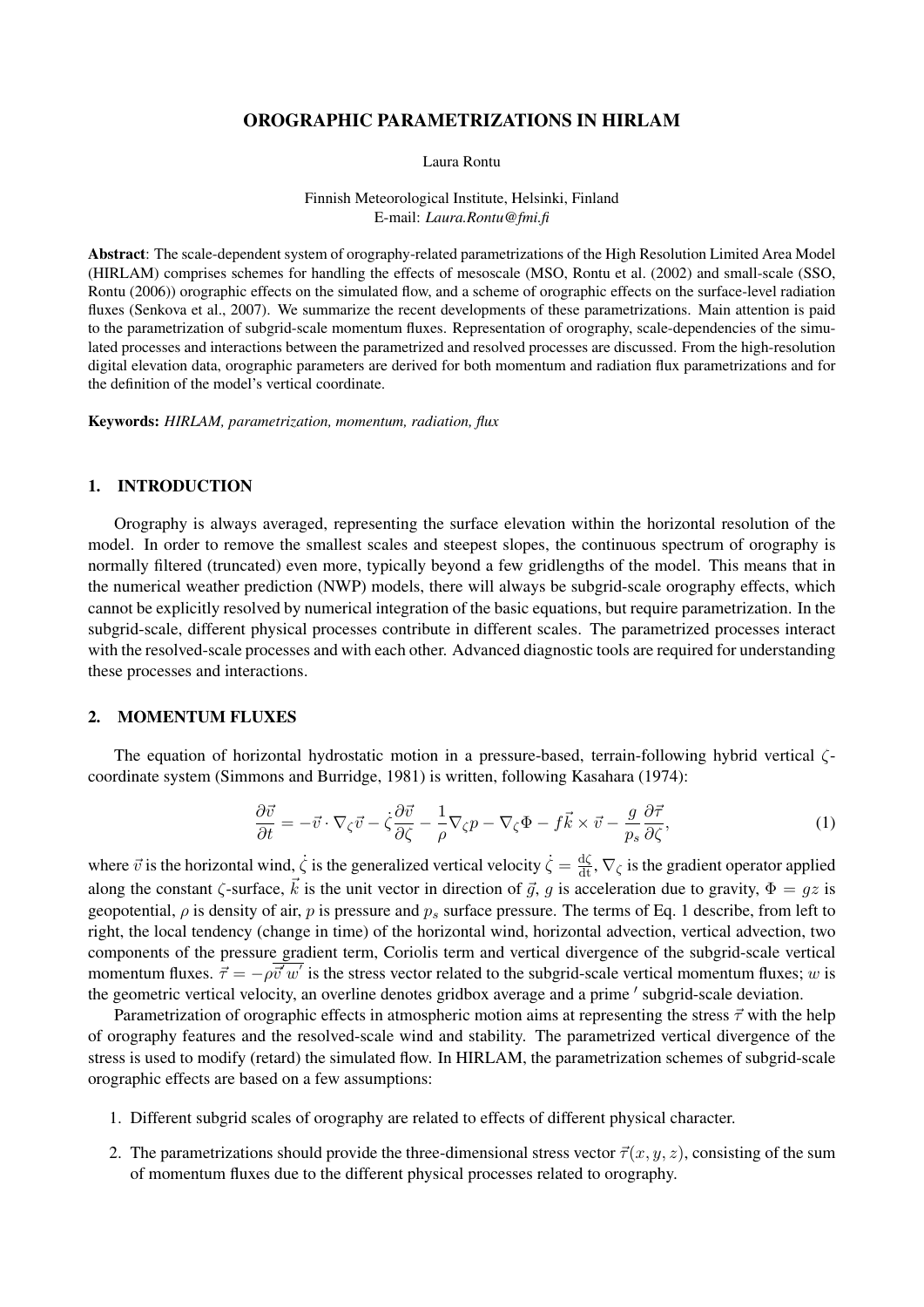3. Orographic effects may be parametrized by combining suitable atmospheric grid-scale variables with parameters representing variation of surface elevation in the given scale within the given grid volume, e.g. properly filtered standard deviation of surface elevation or average slope angle.

These assumptions differ from the historically developed, standard assumptions behind subgrid-scale orography parametrizations, by 1) differentiation of the subgrid orography scales and processes, and 2) considering all effects essentially three-dimensional. In earlier times, the bulk effect of all subgrid-scale processes was represented by the effective orographic roughness (Fiedler and Panofsky, 1972; Mason, 1985; Taylor et al., 1989). Parametrization of the orographic gravity wave drag (Boer et al. , 1984; Palmer et al., 1986) then followed. Additional improvements were reached with the application of so-called envelope orography (Tibaldi, 1986), that leads to enhancement of the resolved orography effects. The value of the orographic roughness, height of the envelope orography and the surface value of orographic drag were all based on the same standard deviation of orography height, representing all scales within each grid-square. The magnitude of this standard deviation was determined only by the model's horizontal resolution and availability of the fine-scale orography information. Different physical effects generated by mountains were obtained by the differently formulated dependencies of parametrized wave and form drag on the grid-scale atmospheric parameters. However, these formulations were developed independently of each other. A systematic analysis of the possible interactions seems to be lacking in these early parametrizations.

We will further assume that the smallest-scale variations, due to orography of the scales below a few kilometres can be described as turbulent form drag. Parametrization of small-scale orography (SSO) effects is formulated to take care of this effect. The scales between a few kilometres and a few grid-scales are related to vertically and horizontally propagating orographic buoyancy waves and flow blocking. Parametrization of mesoscale orography (MSO) effects is intended to handle the resulting buoyancy wave drag and mesoscale form drag. Below the smallest scale, there remains the turbulent surface friction due to trees, rocks and other elements of the rough surface. The classical parametrizations of the turbulent surface layer should take care of this surface stress, by using the concept of (vegetation) roughness. Above the MSO scale, the model's resolved dynamics is responsible for modelling of the orographic effects.

Division of the processes and flow dynamics only according to the horizontal scale of the orography is a simplification. In fact, when the effects of earth's rotation are neglected, two nondimensional parameters govern the behaviour of the mesoscale orographic flow: the nondimensional width  $G_a$  and height  $G_h$ . Both of these parameters combine the upstream flow velocity and stability with the scale of the mountain. The relation  $G_h : G_a$  reduces to the simple relation of the height and width of the obstacle ( $h : a$ , or some kind of mean slope). A schematic diagram (Fig. 1) classifies orographic phenomena according to these parameters. In principle, a unified turbulence-wave parametrization should be able to handle the disturbances forced by the whole spectrum of the underlying orography in varying conditions of the resolved-scale stability and flow velocity. Development of such unified parametrization schemes remains a task for future research.

### 3. RADIATION FLUXES

Thermal effects related to orography are due to differential heating of (sloping) surfaces at different elevations, mainly due to the differences in solar radiation. Modelling of the orographic effects on surface radiation becomes more important with increasing resolution. The surface radiation balance in a location at or in the vicinity of mountains is influenced by the local surface elevation, local horizon and by steepness and direction of surrounding slopes. Different heating of the slopes, mountain tops and valleys creates local temperature differences and may influence the local circulations, formation of fog, clouds and precipitation.

The parametrized radiation effects enter into the model via the equation of thermodynamics, together with the parametrized turbulence and condensation:

$$
\frac{\partial T}{\partial t} = -\vec{v} \cdot \nabla_{\zeta} T - \dot{\zeta} \frac{\partial T}{\partial \zeta} - \frac{1}{c_p} \left( \frac{g}{p_s} \frac{\partial F_r}{\partial \zeta} + \frac{g}{p_s} \frac{\partial F_t}{\partial \zeta} + F_c \right),\tag{2}
$$

where  $F_r$  denotes the net radiation flux,  $F_t = -\rho \overline{T'w'}$  is the turbulent sensible heat flux and  $F_c$  is related to the latent heat changes due to condensation and evaporation.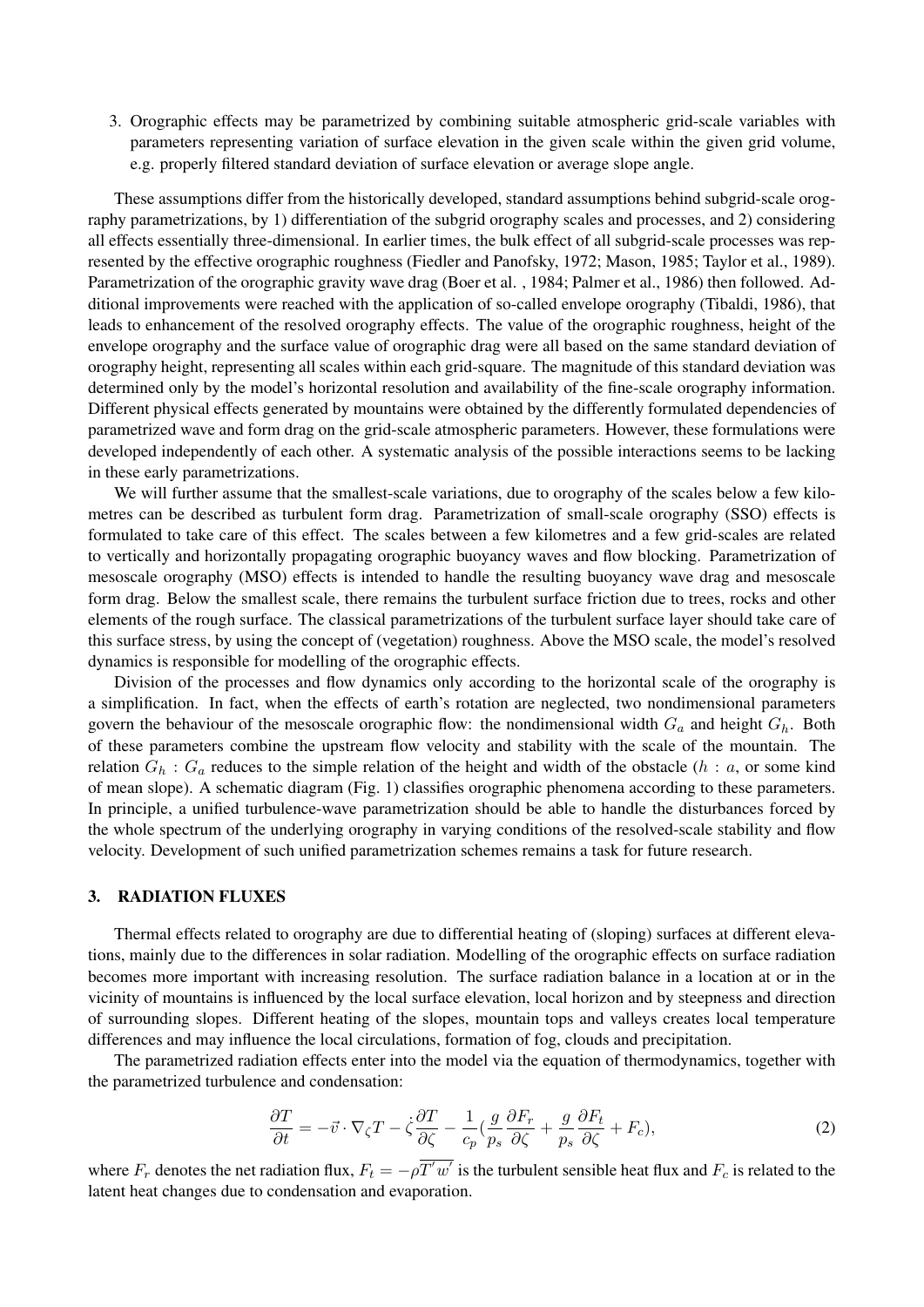

Figure 1: Orographic flow classified according to  $G_a$  (x-axis) and  $G_b$  (y-axis), c.f. text for details and discussion. Note that the existence of trapped lee waves or hydraulic jump would require vertically non-constant (layered) upstream stability/flow velocity.

The aim of a radiation parametrization is to calculate the profile of the net radiation flux  $F_r(z)$  in each gridcolumn, due to the solar and terrestrial radiation. In addition, it provides components of the surface radiation balance, i.e. the upwelling and downwelling radiation fluxes at the surface. These are used in calculation of the surface energy balance over different types of surface. In HIRLAM, as in most of the operational NWP models, the radiation parametrizations assume the surface is flat and effectively homogeneous.

Senkova et al. (2007) describe how the present HIRLAM radiation scheme (Savijärvi, 1990; Sass et al., 1994; Wyser et al., 1999; Räisänen et al., 2000; Järvenoja and Rontu, 2003; Rontu and Järvenoja, 2003; Rontu and Senkova, 2003) was enhanced to take into account the slope, shadow and sky view effects on surface radiation fluxes, following the approach by Müller and Scherer (2005). Directional fraction of slopes and slope angle in each direction, directional coefficients and the average sky view factor are calculated from highresolution digital elevation data and aggregated to the model grid. Time-dependencies of some of the parameters are converted to direction-dependencies by using the idea of directional fractions.